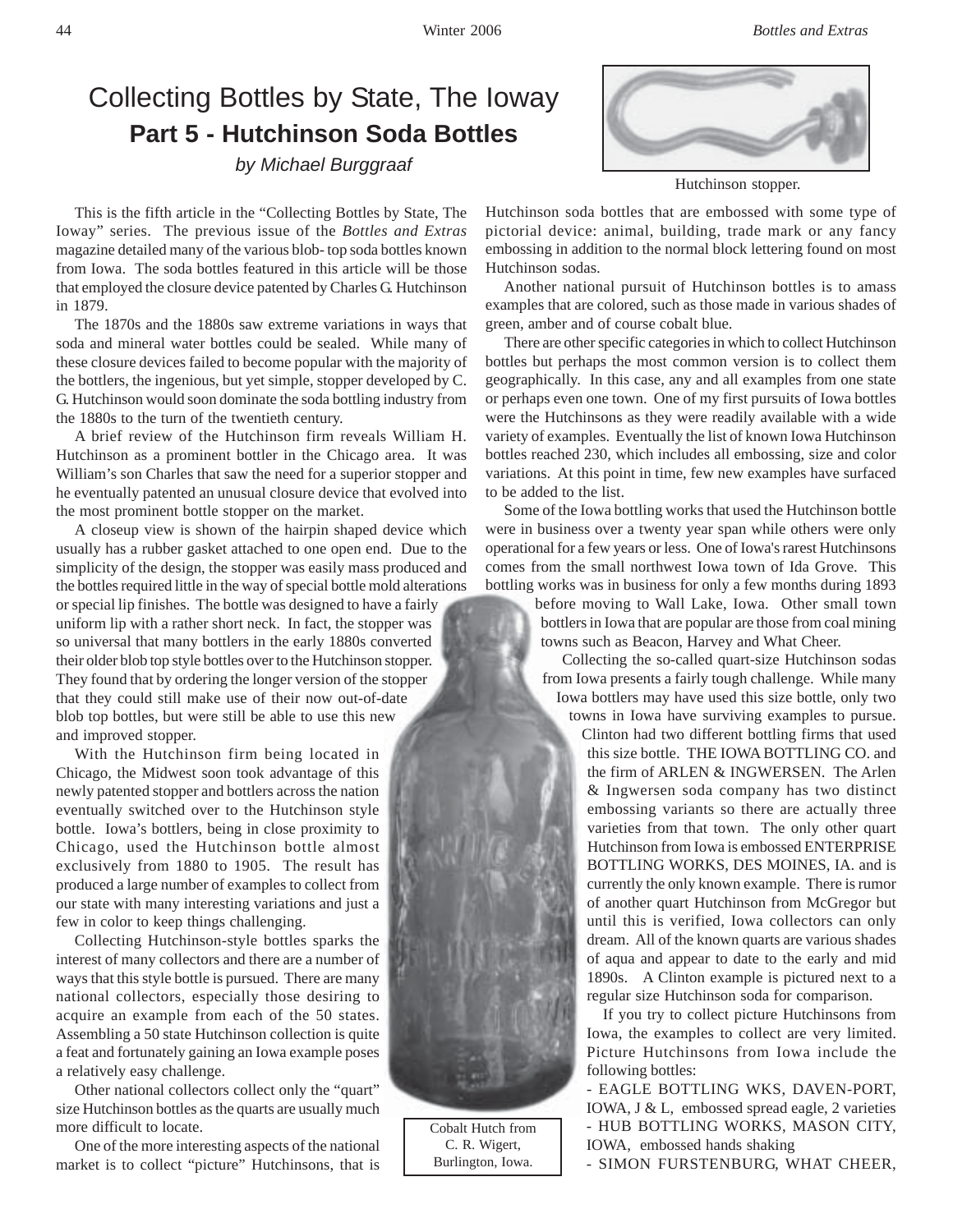

Three off color Hutches. Apple green from Council Bluffs, light pink from Sioux City, deep bluish aqua from Oskaloosa.

## IOWA, embossed 6-pointed star

- STAR SODA WATER CO., DUBUQUE, IOWA, embossed 5 pointed star

- C. MAGNUS, CEDAR RAPIDS, IOWA, embossed barrel w/ eagle & man tapping barrel

There are a few examples of Iowa picture Hutchinson sodas that have the pictorial embossing on the base. The Star Bottling Company and the M & M Star Bottling Company of Oskaloosa have an embossed five-pointed star on the base. There are variants



Another interesting category are the Iowa Hutchinsons embossed with more than one town. The soda bottle from New Hampton not only boasts two different cities but also two different states. The T. F. C. initials on the New Hampton bottle stood for Thomas F. Cummings. Examples of the multi-town embossing include: - L. ROSENFELD, COUNCIL BLUFFS & RED OAK, IOWA - F. W. LANE, SIOUX CITY, IA., COLFAX, IA. - T. F. C. on base, AUSTIN, MINN. AND NEW HAMPTON, IOWA on front

Perhaps the most popular category on the national level is to collect Hutchinson sodas in color such as amber, cobalt blue and darker greens other than just aqua. There are a handful of colored Hutchinsons from Iowa but they are few and far between.

The cobalt blue examples from the Wigert family in Burlington are most likely the most desirable as they come in a range of blues from deep cobalt to a light peacock blue. Carl R. Wigert was a prominent druggist in Burlington from 1874 to 1884 but is best known for his early 1880s cobalt soda bottles embossed C. R. WIGERT, BURLINGTON, IOWA. Most of C. R. Wigert's bottles are medium to dark cobalt blue. When Carl retired at the end of 1884, his son Henry L. Wigert assumed management of the bottling works. Hutch sodas embossed H. L. WIGERT, BURLINGTON, IOWA exist in medium cobalt blue to a light peacock blue and also in aqua.

Other colored Hutchinson sodas from Iowa are most likely off color batches of aqua glass as there are light-green and apple-green examples from Muscatine and Council Bluffs. There are also some very deep aqua examples that make for a nice variance from